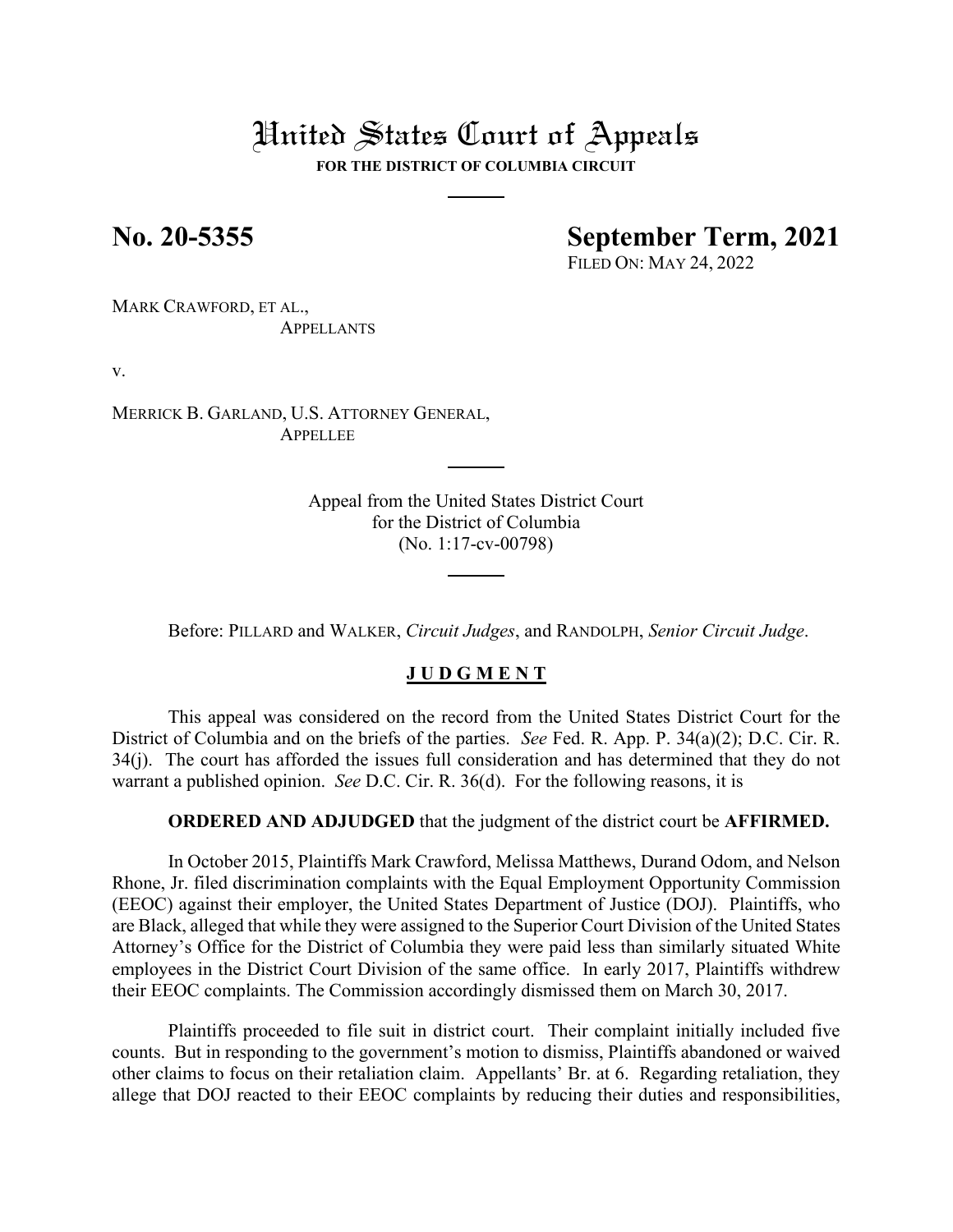assigning them less important and substantive tasks than they had been assigned prior to their protected activity. In an order that the district court specified was without prejudice but also final and appealable, the court dismissed their case. We review *de novo* the district court's dismissal for failure to state a claim. *Pueschel v. Chao*, 955 F.3d 163, 165-66 (D.C. Cir. 2020).

Title VII protects employees and job applicants from retaliation for having "opposed any practice made an unlawful employment practice by [Title VII]," or for having "made a charge, testified, assisted, or participated in any manner in an investigation, proceeding, or hearing under [Title VII]." 42 U.S.C. § 2000e-3(a). To survive a motion to dismiss for failure to state a retaliation claim under Title VII, plaintiffs must plausibly plead facts from which it may fairly be inferred: "(1) that [they] engaged in a statutorily protected activity; (2) that the employer took an adverse personnel action; and (3) that a causal connection existed between the two." *Morgan v. Fed. Home Loan Mortg. Corp*., 328 F.3d 647, 651 (D.C. Cir. 2003). "The cases that accept mere temporal proximity between an employer's knowledge of protected activity and an adverse employment action as sufficient evidence of causality to establish a prima facie case uniformly hold that the temporal proximity must be 'very close.'" *Clark Cnty. Sch. Dist. v. Breeden*, 532 U.S. 268, 273 (2001) (citation omitted).

Plaintiffs alleged that their October 2015 filing of EEOC complaints was the protected activity that triggered DOJ's alleged retaliatory acts early in 2017. Their complaint specified that "[t]he nature of the EEO activity which is the basis of the Plaintiffs' retaliation claim is the fact that the Plaintiffs filed EEO complaints against the [DOJ] on or about October 15, 2015, alleging compensation discrimination under the Act." Complaint ¶ 40, J.A. 26.

DOJ moved to dismiss, arguing in relevant part that Plaintiffs' allegations failed to raise an inference of retaliation based on temporal proximity. DOJ argued that the timing of some alleged adverse actions was not discernible from the complaint and, where dates were provided, the actions occurred a year and a half after Plaintiffs filed the EEOC complaints. *See* Def.'s Br. in Supp. of Mot. to Dismiss at 9, 14, 15-16, 17, No. 17-cv-798 (D.D.C. May 7, 2020), ECF No. 52-1, J.A. 52, 57, 58-59, 60. In opposing that motion, Plaintiffs sought to narrow the temporal gap by highlighting the later, so more temporally proximate, "dismissal of the EEOC administrative complaint on March 30, 2017" as establishing the "suspicious causal link" to the adverse actions they alleged occurred on April 25, April 27, and May 9, 2017. Pls.' Br. in Opp'n to Mot. to Dismiss at 19, No. 17-cv-798 (D.D.C. July 13, 2020), ECF No. 56, J.A. 83; *see id*. at 22, J.A. 86 (relying on the assertedly adverse actions' "temporal proximity to the dismissal of the EEOC administrative proceedings"). The district court acknowledged Plaintiffs' "clarif[ication]" of what they considered to be the protected activity that triggered DOJ's alleged retaliation. *Crawford v. Barr*, No. 17-cv-798, 2020 WL 7051554, at \*5 (D.D.C. Sept. 24, 2020).

The district court reached two key legal conclusions about Plaintiffs' retaliation claim. First, the court held that the October 2015 filing of the EEOC complaints, while protected activity, was too temporally distant to alone raise an inference that employment actions a year and a half later, in April and May 2017, were taken in retaliation for those filings. *See id*. at \*6. Second, the court concluded that dismissal of an EEOC complaint is not a protected activity insofar as it is "an action in which the employee takes no part." *See id.* at \*5 (quoting *Clark Cty. Sch. Dist.*, 532 U.S.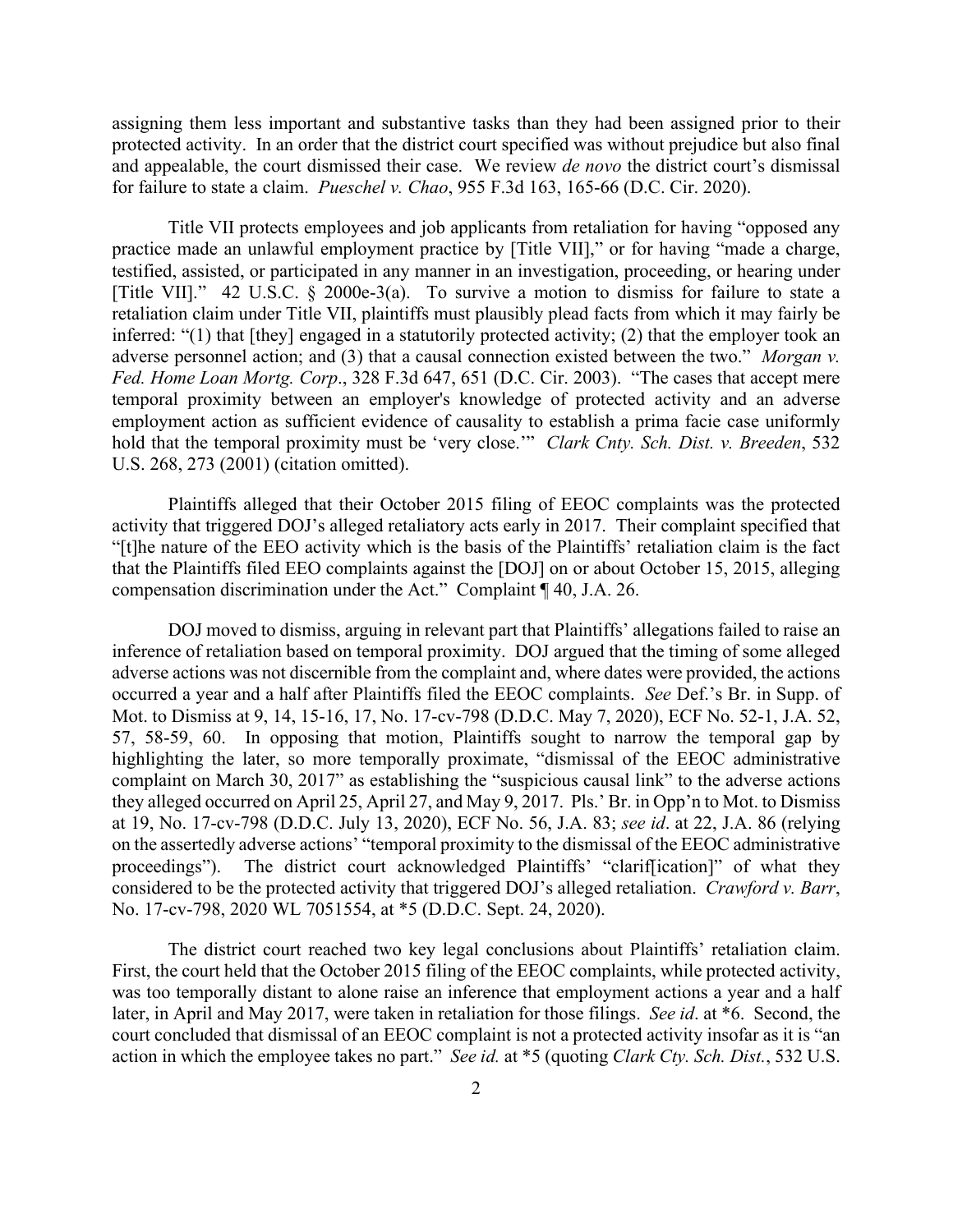at 273).

On appeal, Plaintiffs seek to sidestep rather than contest those conclusions. To that end, they further modify their legal theory, now positing that the protected activity underlying their claim was neither the filing nor simply the dismissal of their EEOC complaints, but their "affirmative election on or about March 30, 2017, to seek dismissal of their EEO administrative complaints to pursue enhanced remedies in court." Appellants' Br. at 13.

"Generally, an argument not made in the trial court . . . will not be considered absent exceptional circumstances." *United States v. Gewin*, 759 F.3d 72, 78 (D.C. Cir. 2014) (alteration in original) (quoting *Salazar ex rel. Salazar v. District of Columbia*, 602 F.3d 431, 436 (D.C. Cir. 2010)). The complaint squarely identifies the filing of the EEOC complaints as the cause of the alleged retaliation; it nowhere suggests that Plaintiffs' choice to withdraw their administrative complaints in preparation for exercising their right to sue was the protected activity that caused DOJ's allegedly retaliatory duty reductions. And neither the Plaintiffs' district court briefing nor that court's decision adverts to the claim as Plaintiffs now package it. As a result, Plaintiffs have forfeited their opportunity to press their new theory before us.

Plaintiffs' arguments against forfeiture are not persuasive. The cited passages of the complaint, *see* Appellants' Br. 13-14 (citing Complaint ¶¶ 11-14, 39-45, J.A. 18, 25-26), lack any allegations from which one might reasonably be expected to glean what is now their main theory on appeal: that Defendant was aware the EEOC process ended at Plaintiffs' behest, and that Plaintiffs acted not to abandon their claims but to hasten their ability to file suit in federal court. Plaintiffs' briefing in district court did not close that gap.

In support of their contention that their current theory is not new, Plaintiffs quote one passage from the "Background" section of their district court briefing:

On or about March 30, 2017, the Plaintiffs elected to terminate the administrative review process to pursue their remedies in the United States District Court. The EEOC entered an order of dismissal on March 30, 2017. The Plaintiffs' SAC [Second Amended Complaint] in this Court alleges that the Department violated Title VII of the Civil Rights Act of 1964 (codified at 42 U.S.C. 2000e *et. seq*.) by discriminating against them on the basis of their race and by retaliating in response to their protected Title VII activities.

Pls.' Br. in Opp'n to Mot. to Dismiss at 3, No. 17-cv-798 (D.D.C. July 13, 2020), ECF No. 56, J.A. 67 (internal citations omitted); *see* Appellants' Reply at 10. But that quoted segment of procedural history (which in the cited district court brief begins much earlier, with Plaintiffs' 2015 EEOC filing) was inadequate to "squarely put both the court and [DOJ] on notice" that Plaintiffs' protected activity was their March 2017 withdrawal of EEOC complaints in preparation for suit. Appellants' Reply at 10; *see Campbell v. District of Columbia*, 894 F.3d 281, 286-88 (D.C. Cir. 2018). The bare description of Plaintiffs having terminated the administrative process is especially inadequate in the wake of the complaint's explicit identification of their October 2015 EEOC charge filing as the trigger for retaliation.